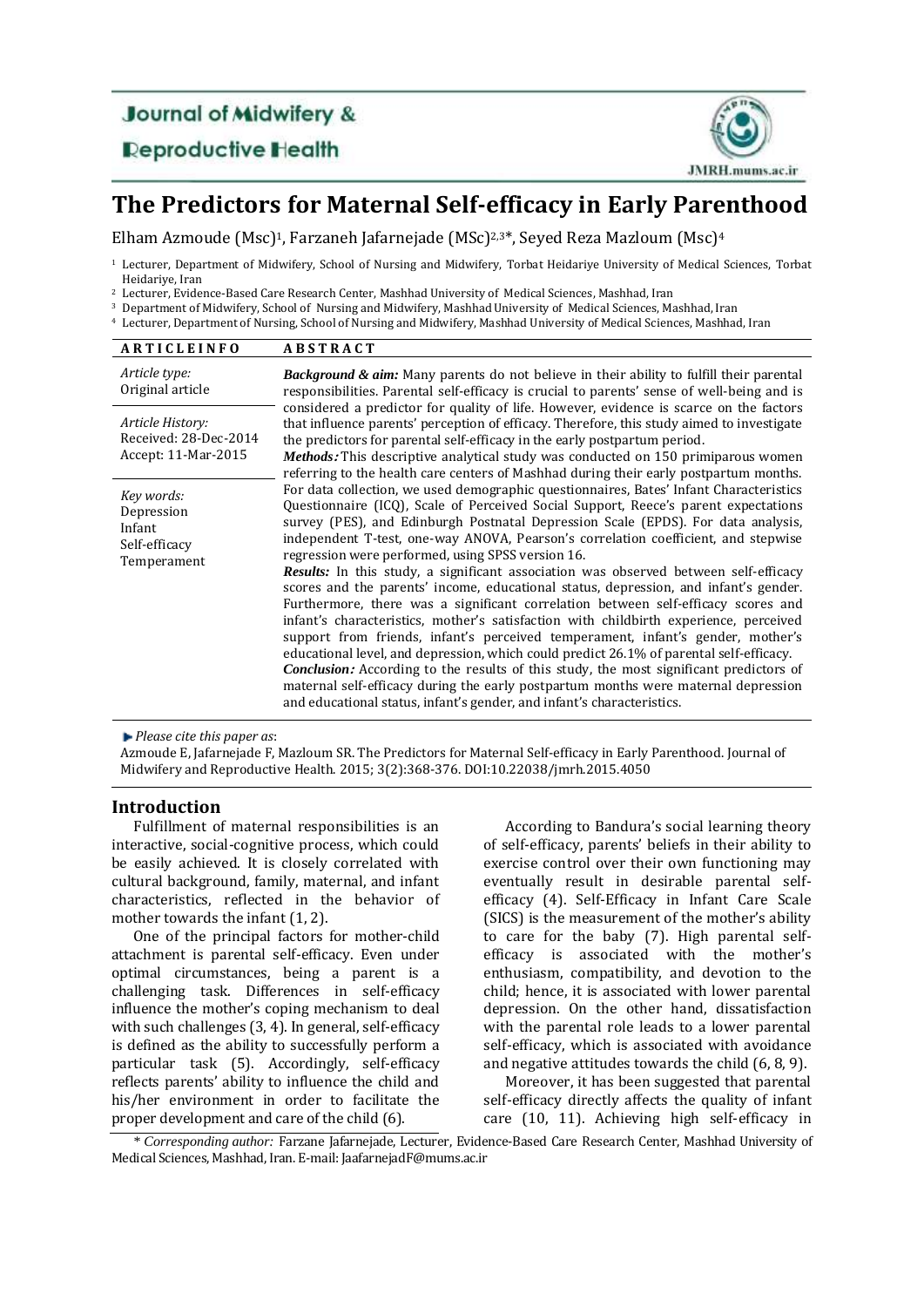raising children is regarded as a challenge rather than a threat for parents, which increases parents' assurance in their ability to cope with the child, promotes their persistence, and lowers their stress level (5, 12).

According to Bandura's theory, self-efficacy is measured by four main sources: mastery experience, vicarious experience, verbal persuasion, and emotional arousal. In order to improve one's mastery experience, prior experience of infant care before motherhood could contribute to the promotion of self-efficacy.

Another strategy to promote self-efficacy is to compare oneself with other individuals in similar situations. The third source of nurturing selfefficacy is a strong belief in one's ability to succeed in a task. In this regard, health care providers are expected to repeatedly remind mothers of their natural capability in infant care. Emotional arousal is regarded as another determinant of self-efficacy.

Emotional and psychological health is enhanced through the social support provided by people in close contact with the mother. Regarding the four strategies of self-efficacy promotion, factors such as social support and psychological conditions (e.g., depression and anxiety), could highly influence maternal selfefficacy (4, 13).

Based on the Barnard model of mother-infant interactions, self-efficacy is also influenced by the following factors: 1) mother's characteristics; 2) infant's characteristics; and 3) environmental factors. These parameters could be considered to provide support for the parents who are at the risk of low self-efficacy (13). Several studies have been conducted on the impact of these factors on self-efficacy; however, most of them have reported conflicting results.

A number of studies have proposed maternal characteristics such as age, marital status, educational status, depression, stress, anxiety, parity, mother's delivery experience, and understanding of the infant's condition to be the most influential factors on parental self-efficacy (3, 9, 13). For instance, the effect of parental educational status on self-efficacy was noticeable in a study conducted by Cutrona and Troutman (14).

However, this finding was inconsistent with a study by Salonen et al., which claimed that people with academic education had inadequate parental self-efficacy (13). With respect to the infant, such features as gender, age, health conditions, and temperament were found to be influential on self-efficacy (9, 13, 15). Accordingly, Froman and Owen found a significant correlation between maternal selfefficacy and infant's gender (16).

On the contrary, the findings reported by Salonen et al., Porter, and Hui-Chi indicated no association between the infant's gender and maternal self-efficacy (7, 13). Mode of delivery, social support and environmental factors were also found to affect maternal self-efficacy (3, 4, 17). Given the critical role of maternal selfefficacy in the development of a child, identification of the predicting factors is of paramount importance since it provides useful information for designing clinical interventions.

On the other hand, postpartum self-efficacy evaluation at the hospital may not be reliable due to the particular circumstances and lack of adequate contact with the newborn. Consequently, predetermining the risk factors for self-efficacy is likely to yield reliable data (2, 3, 18). Several studies have attempted to determine the predictors for maternal self-efficacy in modern countries (2). According to White and Kiehl, the results largely depend on family values and policies on maternal self-efficacy in different countries.

Culture has a prominent impact on the notion of motherhood (19). As a result, the contribution of each of the aforementioned variables to parental self-efficacy differs in every culture. Considering the scarcity of performed studies on this subject in Iran and the significance of this issue, the present study aimed to determine the predictors for maternal self-efficacy during early parenthood.

#### **Materials and Methods**

This descriptive analytical review was conducted on 150 primiparous women (firsttime mothers), referring to the health care centers of Mashhad from February 2013 to November 2013 for postpartum care and infant growth monitoring. According to the pilot study, which was performed on 20 women, the sample size consisted of 142 subjects. Multi-stage sampling was applied and 150 women were enrolled in the study.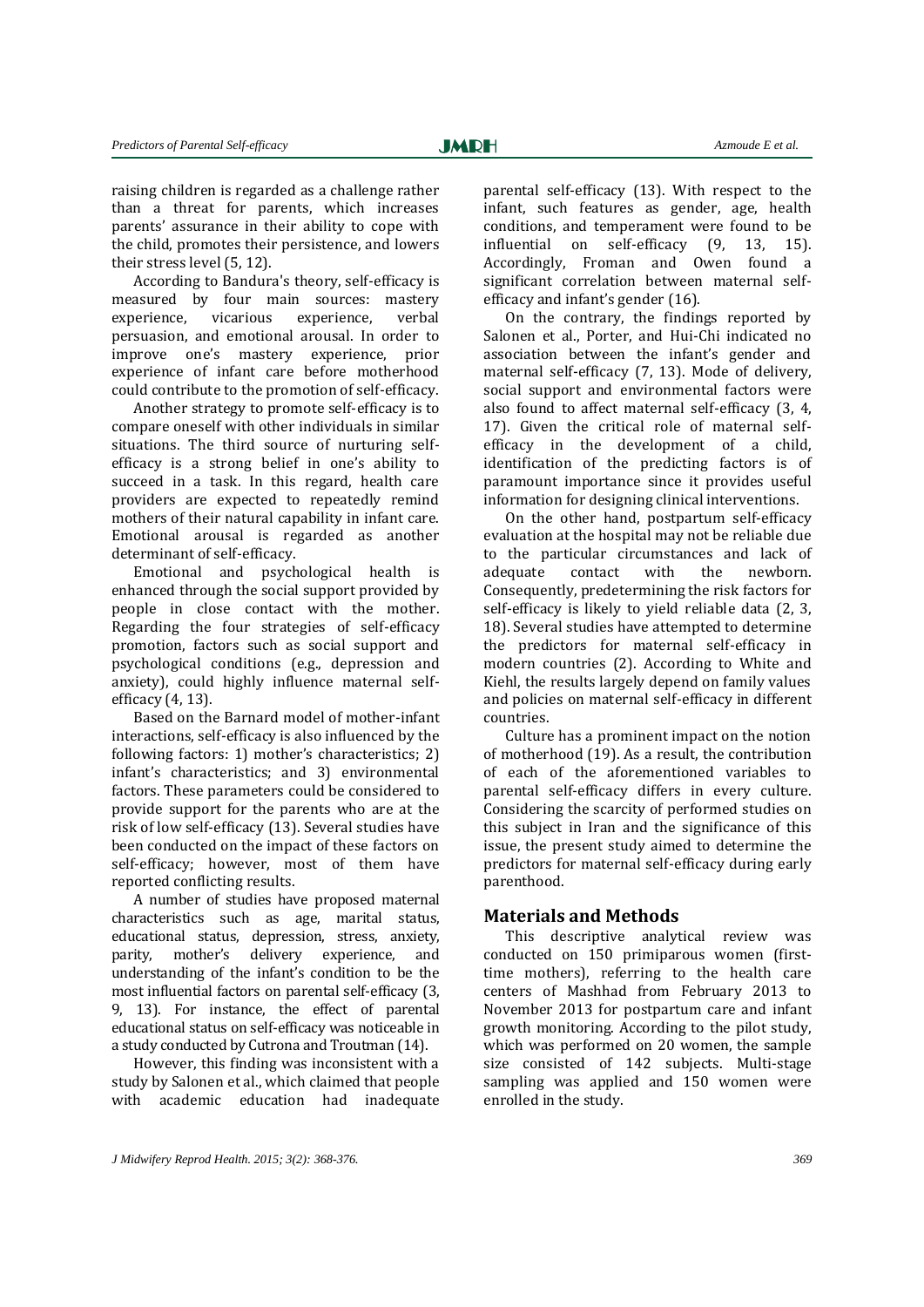The study was conducted at five health care centers of Mashhad (No. 1, 2, 3, 5 and Samen). Initially, 10 health care centers were selected via cluster sampling. In total, 150 women, who met the inclusion criteria, voluntarily participated in the study. Informed consents were obtained from the subjects.

The inclusion criteria were as follows: 1) ability to read and write; 2) reproductive age range of 18-35 years; 3) singleton pregnancy; 4) having a spouse; 5) having a healthy infant with no abnormalities.

The exclusion criteria were as follows: 1) use of drugs and alcohol; 2) smoking habits; 3) readmission of mother and infant at the hospital for any reason; 4) history of infertility; 5) prior history of mental and medical disorders.

The subjects were asked to complete demographic, obstetrics & gynecology, and infants' data questionnaires. Edinburgh Postnatal Depression Scale (EPDS) was used to check maternal depression status. According to this scale, the cut-off point to detect depression was over 10 (20). The Multidimensional Scale of Perceived Social Support, consisting of 12 items, was used to evaluate the source of social support provided by the mother's family and friends and social support in general (21).

Moreover, Bates' Infant Characteristics Questionnaire (ICQ) consisting of 24 items and 7 degrees (1=best, 7=worst) was used for evaluating the infant's temperament (22).

Parent expectations survey (PES) (Reece and Harkless, 1998), consisting of 25 questions, was used for measuring maternal self-efficacy (score range: 25-250). According to Bandura's theory, all the items in this scale have a positive background (23). In order to assess maternal satisfaction with pregnancy and delivery, a questionnaire with 11 items and 2 degrees (satisfied vs. dissatisfied) was used.

The questionnaires were completed by the subjects within 30 minutes after receiving postpartum care.

The validity of the Persian version of EPDS has been confirmed by Khodadoostan and colleagues (24). The multidimensional scale of perceived social support was also translated and validated in Iran by Masoudnia and colleagues. The validity of ICQ, PES and satisfaction with pregnancy and childbirth experience was

examined by content validity using qualitative and quantitative methods.

In the qualitative method, a panel of experts determined the content validity. In the quantitative approach, content validity ratio (CVR) and content validity index (CVI) were used. Ultimately, the validity of the data was approved by ten experts according to Lawshe's quantitative approach (quantitative value higher than 0.62). After running on 20 subjects, the reliability of the questionnaires was also confirmed by Cronbach's alpha (> 0.7).

Data analysis was performed by Spearman's rank correlation coefficient and stepwise regression, using SPSS. Moreover, descriptive statistics, frequencies, and measures of central tendency were calculated.

In stepwise regression during each stage, the variable with the largest p-value of the model was removed and the final model was obtained after several stages of analysis. To enter the qualitative variables in the regression model, artificial coding (dummy coding) was the method of choice. In addition, a group was selected as the reference for each of the qualitative variables. In all the tests, the significance level of P was considered less than 0.05. It is also noteworthy that all the ethical guidelines involving human subjects in medical experiments were taken into account in this study.

#### **Results**

In the current study, the mean age of the subjects and their spouses was  $24.49 \pm 3.44$  and  $28.45 \pm 3.14$  years, respectively. Most of them were high school graduates (47.4%) and housewives (94.7%). In addition, more than half of the infants were female (52.6%). All the mothers had full-term deliveries and only 2.2% of the infants weighed less than 2500 grams. Approximately 88.4% of the subjects and 90.5% of their partners were willing to have a baby.

For another thing, 50.5% of the infants were born via natural vaginal delivery, while 27.4% and 22.1% were born via planned cesarean and emergency cesarean, respectively. Approximately 17.9% of the mothers had prior experience of infant care before their own child.

According to the results of this study, the mean score of maternal self-efficacy was 178.57±33.88 (scoring range: 25-250).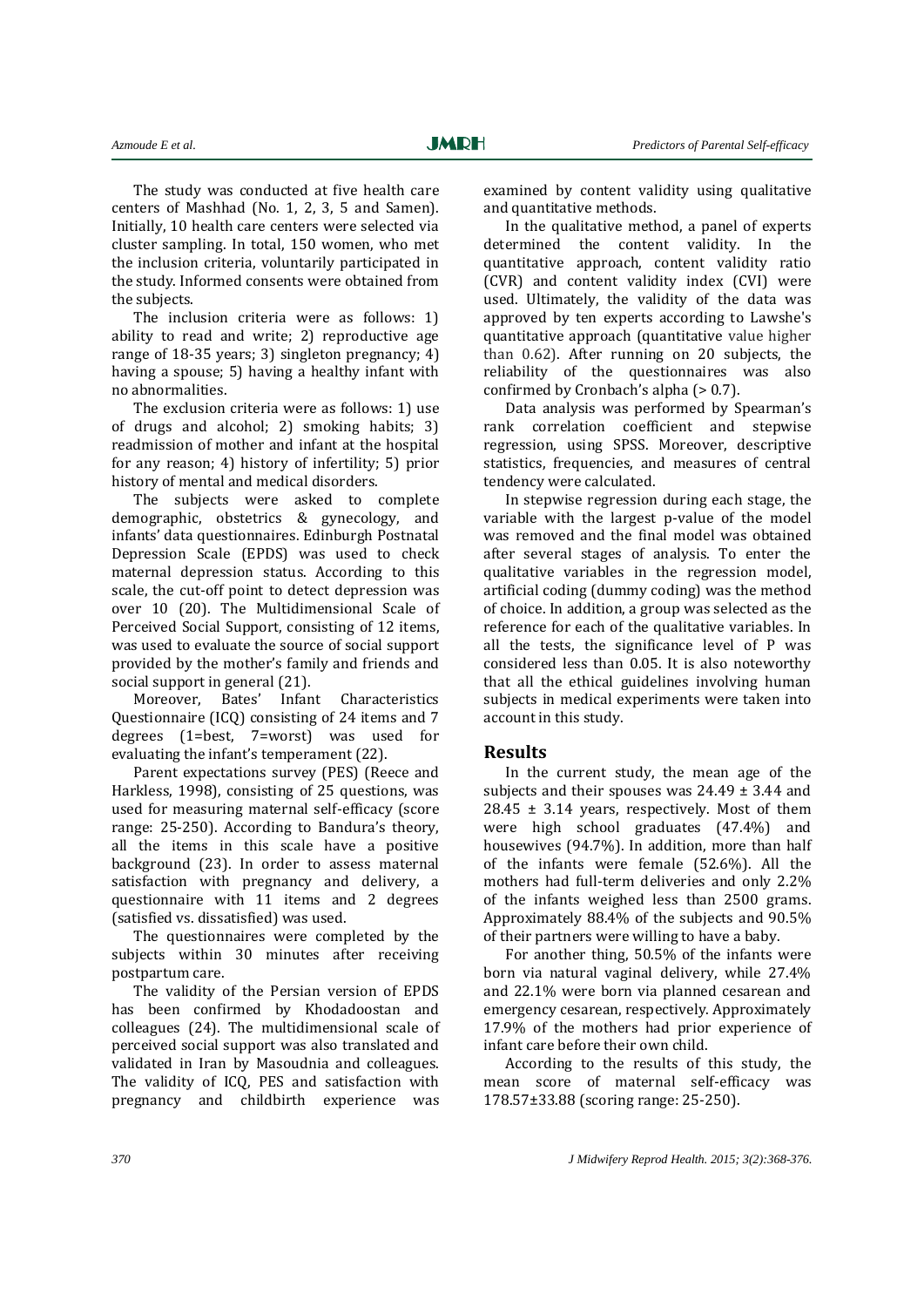| Variable                                   | Self-efficacy      | P value |  |  |  |  |  |  |
|--------------------------------------------|--------------------|---------|--|--|--|--|--|--|
|                                            | Mean ± SD          |         |  |  |  |  |  |  |
| <b>Educational status</b>                  |                    |         |  |  |  |  |  |  |
| below high school                          | 192.86±29.14       |         |  |  |  |  |  |  |
| high school                                | 171.69±36.76       | 0.049   |  |  |  |  |  |  |
| high school graduate                       | $177.80 \pm 29.32$ |         |  |  |  |  |  |  |
| <b>Occupation</b>                          |                    |         |  |  |  |  |  |  |
| housewife                                  | 179.19±33.68       |         |  |  |  |  |  |  |
| employed                                   | 167.60±39.68       | 0.460   |  |  |  |  |  |  |
| <b>Income status</b>                       |                    |         |  |  |  |  |  |  |
| below average                              | 160.64±35.06       |         |  |  |  |  |  |  |
| average                                    | 181.75±32.88       | 0.031   |  |  |  |  |  |  |
| <b>Wanted pregnancy (mother's view)</b>    |                    |         |  |  |  |  |  |  |
| yes                                        | 178.67±33.32       |         |  |  |  |  |  |  |
| no                                         | $177.82 \pm 39.57$ | 0.938   |  |  |  |  |  |  |
| <b>Wanted pregnancy (spouse's view)</b>    |                    |         |  |  |  |  |  |  |
| yes                                        | 178.67±34.24       |         |  |  |  |  |  |  |
| no                                         | 177.67±32.21       | 0.933   |  |  |  |  |  |  |
| <b>Mode of delivery</b>                    |                    |         |  |  |  |  |  |  |
| normal                                     | 178.54±30.72       |         |  |  |  |  |  |  |
| planned cesarean                           | $178.72 \pm 33.17$ | 0.130   |  |  |  |  |  |  |
| emergency cesarean                         | 167.20±39.85       |         |  |  |  |  |  |  |
| <b>Maternal depression status</b>          |                    |         |  |  |  |  |  |  |
| yes                                        | $166.21 \pm 32.92$ |         |  |  |  |  |  |  |
| no                                         | 187.73±31.29       | 0.002   |  |  |  |  |  |  |
| Prior experience of infant care            |                    |         |  |  |  |  |  |  |
| yes                                        | 189.88±37.87       |         |  |  |  |  |  |  |
| no                                         | $176.73 \pm 32.84$ | 0.121   |  |  |  |  |  |  |
| Infant's gender                            |                    |         |  |  |  |  |  |  |
| female                                     | $186.15 \pm 28.51$ |         |  |  |  |  |  |  |
| male                                       | 170.49±37.45       | 0.025   |  |  |  |  |  |  |
| Mother's satisfaction with infant's gender |                    |         |  |  |  |  |  |  |
| yes                                        | 198.88±37.87       |         |  |  |  |  |  |  |
| no                                         | 174.73±32.84       | 0.117   |  |  |  |  |  |  |
| Spouse's satisfaction with infant's gender |                    |         |  |  |  |  |  |  |
| yes                                        | 176.40±41.24       |         |  |  |  |  |  |  |
| no                                         | 178.69±70.33       | 0.884   |  |  |  |  |  |  |
| Spouse's help in infant care               |                    |         |  |  |  |  |  |  |
| none                                       | 168.00±23.33       |         |  |  |  |  |  |  |
| partly                                     | 176.81±32.19       | 0.603   |  |  |  |  |  |  |
| a lot                                      | 181.37±35.97       |         |  |  |  |  |  |  |

#### **Table 1.** Comparison of maternal self-efficacy via personal variables

The results of independent T-test indicated no significant differences between self-efficacy and maternal employment status (P=0.460), the willingness of the mother and spouse for pregnancy (P=0.938) (P=0.933), prior infant care experience (P=0.121), mother's satisfaction with the infant's sex  $(P=0.117)$  and the spouse's satisfaction with the infant's sex (P=0.924).

On the other hand, there was a significant difference between self-efficacy and the family's income. Accordingly, self-efficacy was observed to be higher in the subjects with a higher average income in comparison with those with lowincome families (P=0.031). Self-efficacy scores were higher in women with a female infant  $(186.15\pm28.51)$  compared to those with a male infant (170.49±37.45) (P=0.025).

According to the results of independent t-test, inadequate self-efficacy was observed in mothers with postpartum depression (166.21±32.92) compared to those without depression (187.73±31.29) (P=0.002).

According to the results of ANOVA, there was a significant difference between self-efficacy and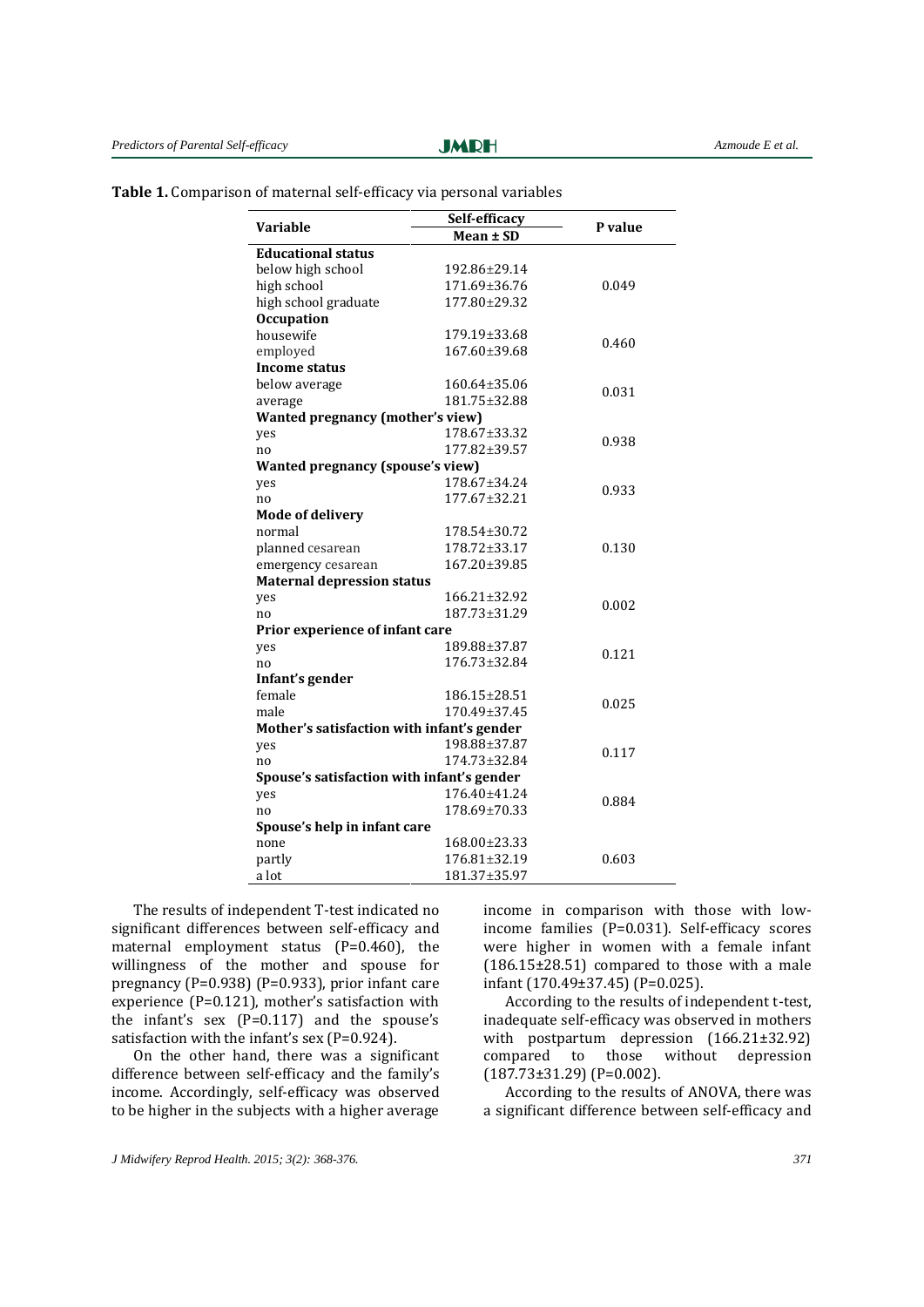educational status. Average self-efficacy scores were higher in mothers without a high school degree compared to those with a college or university education (P=0.049); however, based on the results of this test, no significant differences were observed between the mean scores of self-efficacy, mode of delivery (P=0.130) and spouses' participation in infant care (P=0.603) (Table 1).

Furthermore, the results of Pearson's and Spearman's correlation coefficient indicated no significant correlations between self-efficacy and maternal age (P=0.522), infant's age (P=0.418), satisfaction with the pregnancy experience  $(P=0.095)$ , perceived social support  $(P=0.436)$ and the subscales of maternal perceived social support from the family and spouse (P>0.05). On the other hand, the same results were indicative of a significant correlation between self-efficacy and the infant's temperament (P=0.001), mother's satisfaction with childbirth (P=0.007) and subscales of perceived social support from friends (P=0.037) (Table 2).

**Table 2.** The relationship between self-efficacy scores and the demographic, pregnancy and childbirth information

| <b>Variable</b>                                        | Mean $\pm$ SD     | Self-efficacy |       |  |
|--------------------------------------------------------|-------------------|---------------|-------|--|
|                                                        |                   |               |       |  |
| Age                                                    | $24.49 \pm 3.44$  | $-0.67$       | 0.522 |  |
| Infant's age                                           | 29.20±12.97       | 0.086         | 0.418 |  |
| Satisfaction with pregnancy                            | $8.20 \pm 2.71$   | 0.174         | 0.095 |  |
| Satisfaction with childbirth                           | $6.61 \pm 3.44$   | 0.227         | 0.007 |  |
| Infant's characteristics                               | $51.60 \pm 10.68$ | $-0.371$      | 0.001 |  |
| Perceived social support                               | $65.11 \pm 11.78$ | 0.084         | 0.436 |  |
| Perceived social support from family                   | 23.60±4.57        | $-0.029$      | 0.788 |  |
| Perceived social support from other significant people | 23.33±3.97        | 0.184         | 0.086 |  |
| Perceived social support from friends                  | $19.32 \pm 8.11$  | 0.223         | 0.037 |  |

**Table 3.** Regression coefficients of parental self-efficacy predictors

|                                                       | Non-standardized coefficients |                 | <b>Standardized</b>    |         |       |
|-------------------------------------------------------|-------------------------------|-----------------|------------------------|---------|-------|
| Predictor                                             | Non-standard                  | <b>Standard</b> | coefficients<br>(Beta) |         |       |
|                                                       |                               | error           |                        |         |       |
| Perceived infant's characteristics                    | $-0.975$                      | 0.3             | $-0.314$               | $-3.24$ | 0.002 |
| Infant's gender <sup>a</sup> (female)                 | 14.73                         | 6.40            | 0.224                  | 2.30    | 0.024 |
| Educational status (below high school) $\mathfrak{b}$ | 17.16                         | 7.20            | 0.228                  | 2.38    | 0.020 |
| Maternal depression $c$ (no)                          | 12.98                         | 6.44            | 0.198                  | 2.014   | 0.047 |

a **:** reference group: male infant **b: reference group: high school graduate c: reference group: depressed mothers**

With regard to Barnard's model, only four variables were regarded as suitable predictors for self-efficacy, including perceived infant<br>temperament, infant's gender, parental temperament, infant's gender, parental educational status (below high school) and maternal depression.

The maximum self-efficacy variance score was predicted as 28.1%. In this regard, the results of stepwise regression analysis indicated that the infant's characteristics, as the strongest predictor, could only predict 11.6% of selfefficacy variance.

During the third step of the tests, the infant's gender (19.3%), along with the maternal educational status (below high school), could predict 24.4% of parental self-efficacy variance.

Finally, with the added risk of maternal depression in the fourth step, 28.1% of the variance was also predicted.

According to the information in Table 3, by increasing each point in the total score of perceived infant's characteristics in the fourth step of the tests, self-efficacy scores would decline to -0.314 (P=0.000). The average score of self-efficacy in mothers with a female infant was significantly higher (P=0.224) compared to those with a male infant (reference group)  $(P=0.024)$ .

Moreover, self-efficacy scores were higher in mothers without a high school degree (P=0.228), compared to those with a college or university education (reference group) (P=0.047).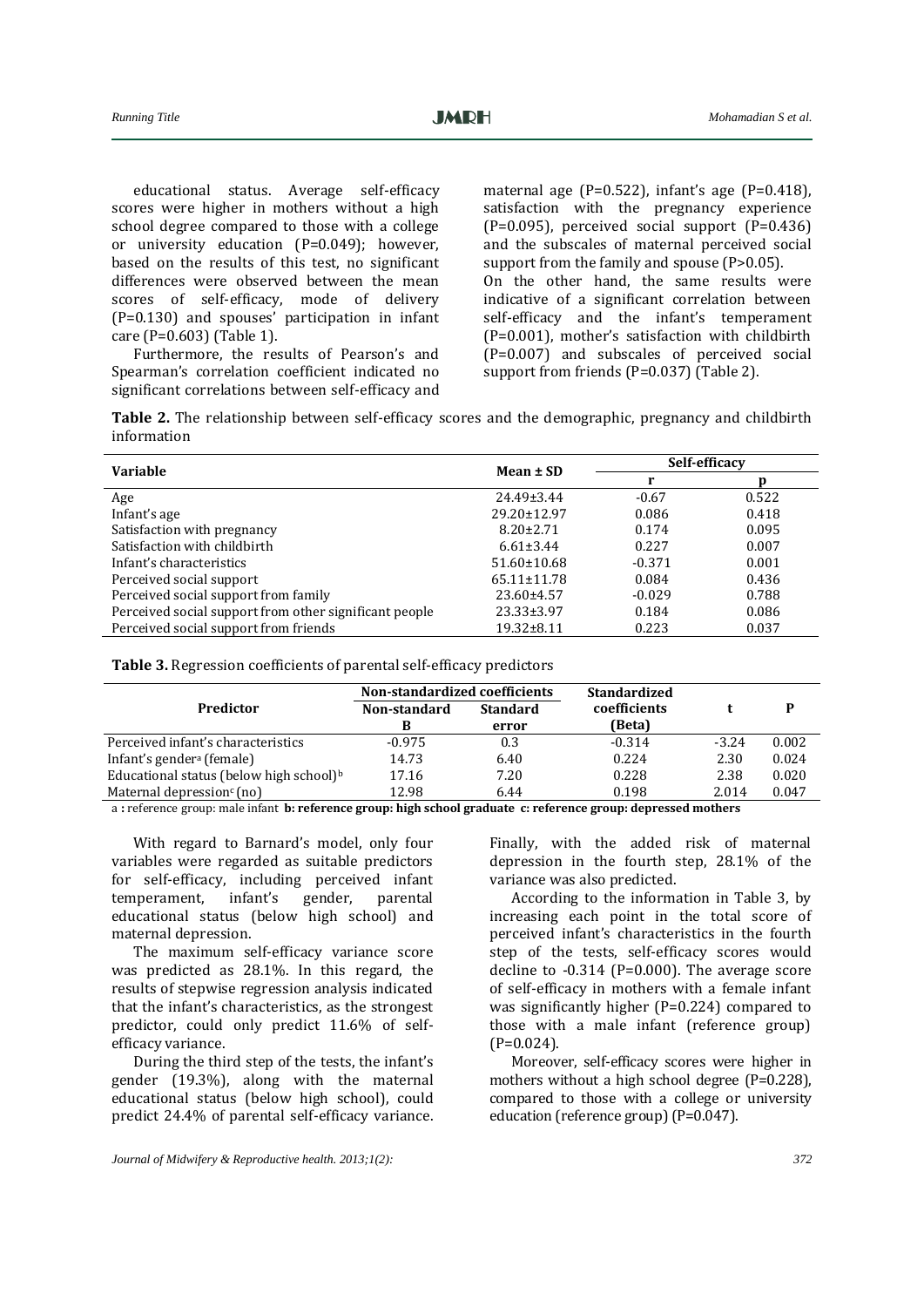Finally, mothers without depression were found to have higher self-efficacy scores (P=0.198), in comparison to depressed mothers (reference group)  $(P=0.047)$  (Table 3).

#### **Discussion**

The framework of the current study was based on Barnard's parent-infant interaction model (1994). Given the unique characteristics of the mother and the child, mother-infant interaction is considered as an adaptive process. According to the results of this study, environmental factors, as well as family-focused care, could influence this process while benefiting other family variables (18).

The findings of the present study are within the following frameworks of the Barnard model:

The primary results of this study showed no significant correlations between maternal age and self-efficacy. This is consistent with the findings of Salonen et al. and Eaton and colleagues (13, 15). In a meta-analysis by Yarcheski et al., it was also found that as a predictor, maternal age has little association with mother-infant interaction (25). This finding is inconsistent with a study by Froman and Owen, who considered maternal age as one of the strongest predictors for maternal self-efficacy (16).

By contrast, in another study by Bryanton, a significant inverse correlation was observed between maternal age and parental self-efficacy, indicating that young mothers are likely to have higher self-efficacy (13). This inconsistency could be due to the sample size of the present study, which consisted of primiparous women within a limited age range.

In the present study, a significant difference was observed between the average score of selfefficacy and maternal educational status. Similarly, Salonen et al. claimed that mothers with a college or university degree had the lowest self-efficacy scores. On the other hand, Tarkka observed a significant correlation between maternal educational status and selfefficacy (13, 26).

In addition, no significant association was observed between the employment status of the mothers and self-efficacy in our study. On the other hand, Goto et al. reported that lack of maternal confidence was significantly more evident in housewives compared to working mothers (27). This inconsistency could be associated with mothers' preference to stay with their newborn at home.

In the current study, there was no association between parental self-efficacy and the willingness of the parents to have a baby. This finding is inconsistent with the study of Maxson, who claimed that women with unwanted pregnancies had the lowest selfefficacy scores (28). This difference could be due to the limited number of women with unwanted pregnancies in the present study compared to other studies.

Furthermore, no significant correlations were found between the mother's satisfaction with pregnancy and maternal self-efficacy. However, Kiehl et al. believed that women who were more satisfied with their first pregnancy experience showed more compatibility after childbirth (19). Similarly, Salonen et al. and Tarkka concluded that women with a positive attitude towards pregnancy had higher parental self-efficacy (13, 26). This inconsistency could be due to the different tools used to measure the mother's attitude towards pregnancy.

In the present study, a significant correlation was found between the mother's satisfaction with childbirth and self-efficacy. This is a finding similar to the studies of Salonen et al, Tarkka and Bryanton, who concluded that parental labor plays a pivotal role in self-efficacy (9, 13, 26).

As a result, midwives and other health workers are required to help mothers develop a positive attitude towards labor, so that they would achieve better parental self-efficacy.

According to Bandura's theory, creating a strong sense of efficacy is possible through enhancing the mastery experience (5). In this regard, several studies have reported a significant correlation between the number of children and self-efficacy. It seems that mothers with prior experience of infant care have more self-confidence in childcare while in this study, we observed no significant correlations between self-efficacy and prior childcare experience, which is compatible with the findings of Porter and Hui-Chin (17). This particular finding is confirmative of the fact that mother-child interaction is a unique form of relationship (4).

Furthermore, maternal depression is regarded as a strong predictor for self-efficacy.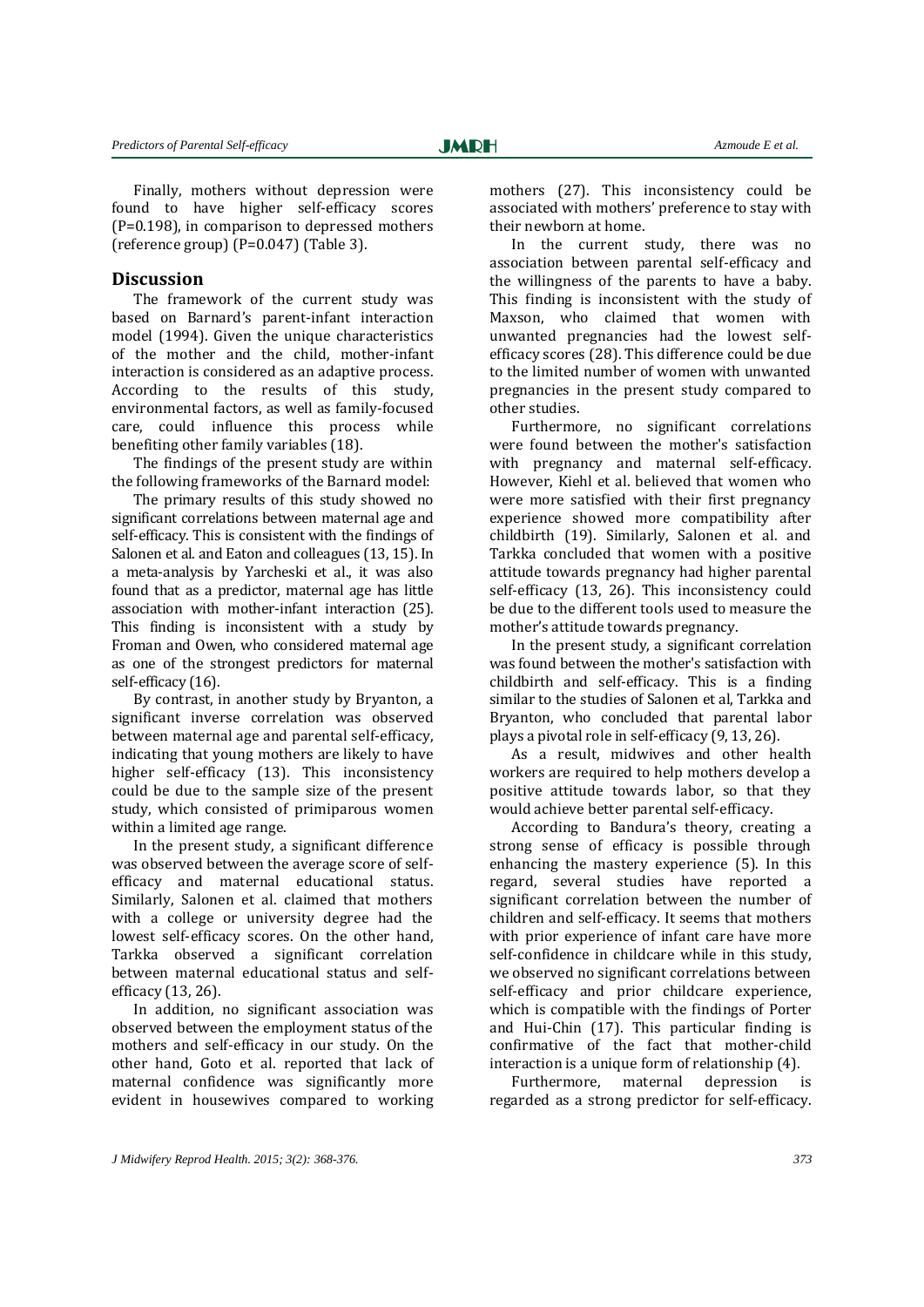In the current study, mothers with postpartum depression had a significantly lower self-efficacy compared to the mothers who were not depressed. According to the study of Gross, depressed mothers hardly view themselves as capable of childcare compared to the mothers who are not depressed (29).

Similarly, maternal depression status was regarded as a significant predictor for selfefficacy by Salonen et al. (13), while Shorey did not hold the same opinion. This inconsistency could be due to the differences in the time of these two studies; Shorey analyzed the predictors of maternal self-efficacy in primiparous women within the first 3 days of the postnatal period (2).

According to Bandura's theory, perceived difficulty of parental responsibility is normally associated with negative experiences. For instance, challenges associated with the infant's gestational age, developmental status and temperament are among the factors that increase the perceived difficulty of parental responsibility, resulting in parental negative attitudes towards childcare (30).

Some characteristics of the infant such as fussiness, persistent crying, irritability and difficulty with pacifying, which are associated with the nature of infancy, are known as negative infantile temperament (4).

In the current study, a reverse correlation was observed between self-efficacy and mothers' understanding of the infant's temperament. This finding is consistent with the studies of Cutrona, Troutman, Porter, Hui-Chin and Gross (14, 17, 29). On the other hand, another study by Eaton was indicative of a significant relationship between the maternal perception of infant's temperament and maternal self-efficacy (15).

Infant's gender was another predictor for parental self-efficacy investigated in this study. According to the obtained results, mothers with a male infant had a lower self-efficacy score, which is compatible with the findings of Froman and Owen (15).

In another study, de Tychey et al. (2008) claimed that male infants were likely to reduce the mother's quality of life more significantly than female newborns (31). On the other hand, Hudson, Salonen et al., Porter and Hui-Chin found no such relationship between the infant's gender and self-efficacy (13, 17, 32).

In the present study, no significant correlation was observed between self-efficacy and parental satisfaction with the infant's gender. Therefore, it is only the gender of the infant which affects the level of self-efficacy, not the satisfaction with his/her gender.

According to another study by Salonen et al., there were no significant correlations between the infant's age and maternal self-efficacy, which was inconsistent with the findings of Pridham, Elek and Porter (33, 34). This difference is probably due to the limited age range of the infants in the present study compared to other studies.

According to Bandura's theory, the emotional status of parents largely affects parental self-efficacy (6). Receiving adequate support during the parental period results in a more efficient mother-child interaction, as well as a much lower incidence of depression.

However, according to the results of this study, there were no significant correlations between postpartum self-efficacy and the perceived social support from the family and the help of the spouse in infant care. Similarly, Warren et al. observed a significant relationship between the perceived social support from the mother's family and friends for the six-week postpartum self-efficacy (35).

Similarly, Yarcheski et al. concluded that selfefficacy had little association with maternal postpartum perceived support (25). This inconsistency is probably due to the different measuring tools used in the studies.

In the present study, a significant correlation was observed between maternal self-efficacy and the perceived social support, which is indicative of the key role of friends and family for primiparous women.

For another thing, we found a significant correlation between self-efficacy and the family's income status. This finding is compatible with the studies of Bryanton (2008), Teti and Gelfand (1991) and Coleman (2000) (9, 10, 36); however, Tarkka reported of no such relationship between these two variables in his study (37).

In the current study, no significant correlations were found between the mode of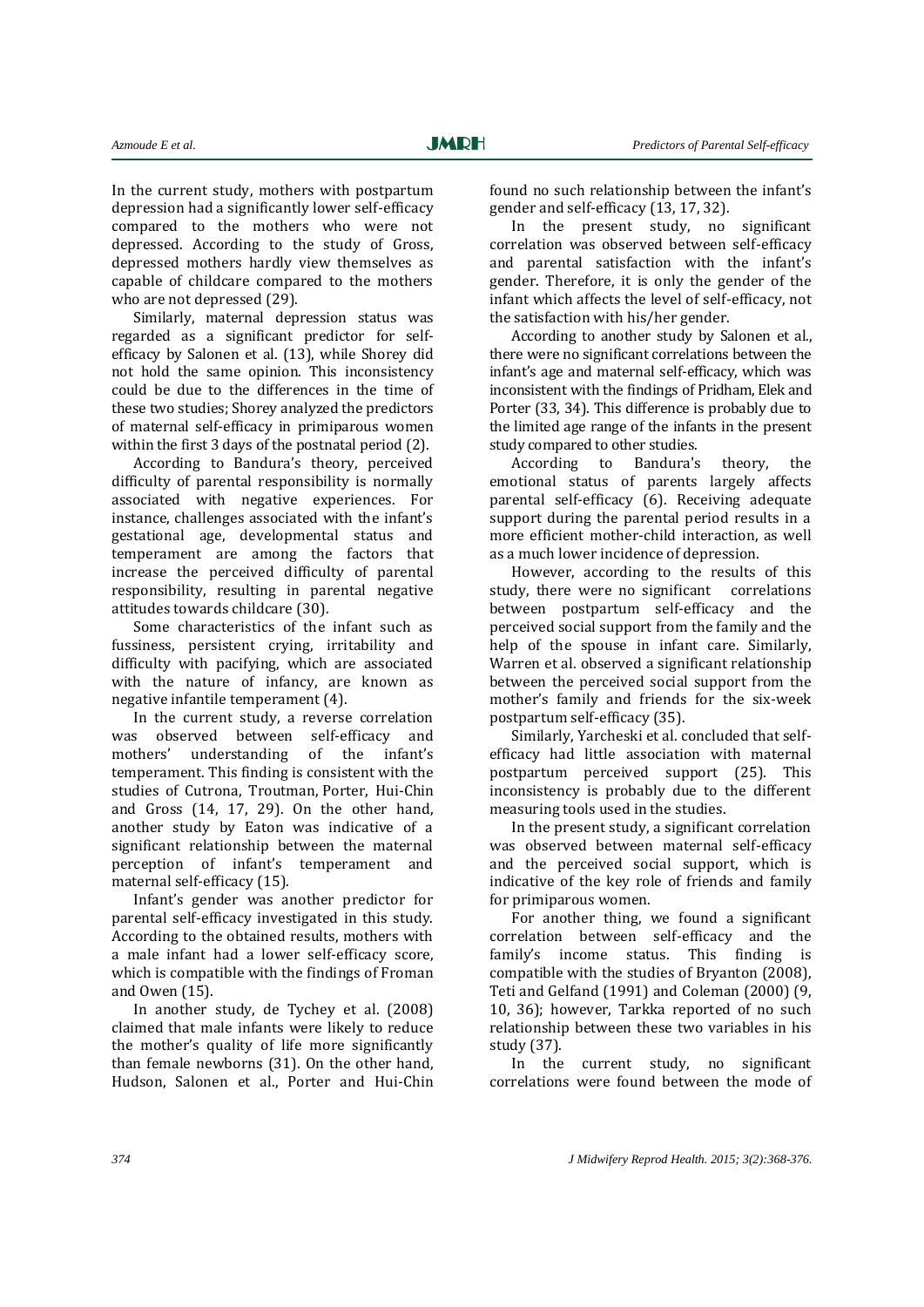delivery and self-efficacy, which is consistent with the findings of Salonen and colleagues (13).

According to the results of stepwise regression analysis, four variables including perceived infant's temperament, infant's gender, maternal educational status (below high school) and maternal depression could predict 28.1% of the self-efficacy variance, among which perceived infant's temperament by the mother was the strongest predictor (11.6% of the variance). Similar to the results of Salonen et al., perceived infant's temperament was the most significant predictor for self-efficacy in our study (16.1%) (13).

The study of Kohlhoff et al. also indicated that 49% of the variance could be predicted by factors such as attachment parenting, infant's gender, parental history of childhood abuse and maternal depression status (38).

On the contrary, Sevigny evaluated the predictors for parental self-efficacy in children between 18-36 months, indicating that infant's characteristics and parental depression are not important predictors for self-efficacy. This difference is probably due to the role of other factors, which could affect the development of a child (39). On the other hand, Tarkka introduced maternal depression and perceived social support as the strongest predictors for parental self-efficacy in Finnish women (37).

The present study had some limitations. For instance, variables such as maternal attachment, general self-efficacy and self-esteem were not evaluated in our subjects. Evidently, more questionnaires need to be completed for evaluating these factors. Otherwise, the accuracy of the data might decline.

Furthermore, the findings of the current study may not be generalized, since our subjects were low-risk women with uncomplicated pregnancies and childbirths.

Researchers tend to have confidence in the maternal perception of the infant's temperament and social support rather than objective measurement. Therefore, further research is required in order to confirm the results of this study, and to discover other factors influencing maternal self-efficacy in Iran.

#### **Conclusion**

In conclusion, since the major predictors for maternal self-efficacy included maternal depression, infant's gender, mothers' educational status and infant's temperament, further analysis of these factors is crucial.

Moreover, parents who are at the risk of low self-efficacy need to be screened via face-to-face interviews, or by using authentic instruments in hospitals and health care centers, so as to create opportunity to identify and offer priority health education and interventional programs.

#### **Acknowledgements**

Hereby, we extend our deepest gratitude to the Research Vice Chancellor of Mashhad University of Medical Sciences for the financial support of this study (code: 920229- 14.10.2013). We would also like to thank the staff of Mashhad health care centers for their cooperation in this research project.

#### **Conflicts of interest**

Authors declared no conflicts of interest.

#### **References**

- 1. Mercer RT. Becoming a mother versus maternal role attainment. Journal of Nursing Scholarship. 2004;36(3):226-232.
- 2. Shorey S, Chan SW, Chong YS, He HG. Predictors of Maternal Parental Self-Efficacy Among Primiparas in the Early Postnatal Period. Western Journal of Nursing Research. 2014. pii: 0193945914537724.
- 3. Leahy-Warren P, McCarthy G, Corcoran P. First-time mothers: social support, maternal parental selfefficacy and postnatal depression. Journal of Clinical Nursing. 2012; 21(3-4):388-397.
- 4. Leahy-Warren P, McCarthy G. Maternal parental selfefficacy in the postpartum period. Midwifery. 2011; 27(6):802-810.
- 5. Bandura A. Self-efficacy: The exercise of control. New York: Worth Publishers; 1997.
- 6. Jones TL, Prinz RJ. Potential roles of parental selfefficacy in parent and child adjustment: a review. Clinical Psychology Review. 2005;25(3):341-363.
- 7. Prasopkittikun T, Tilokskulchai F, Sinsuksai N, Sitthimongkol Y. Self-Efficacy in Infant Care Scale: development and psychometric testing. Nursing & Health Sciences. 2006 ;8(1):44-50.
- 8. Ruchala PL, James DC. Social support, knowledge of infant development, and maternal confidence among adolescent and adult mothers. Journal of Obstetric, Gynecologic, and Neonatal Nursing. 1997; 26(6):685-  $\mathbf{Q}$
- 9. Bryanton J, Gagnon AJ, Hatem M, Johnston C. Predictors of early parenting self-efficacy: results of a prospective cohort study. Nursing research. 2008;57(4):252-9.